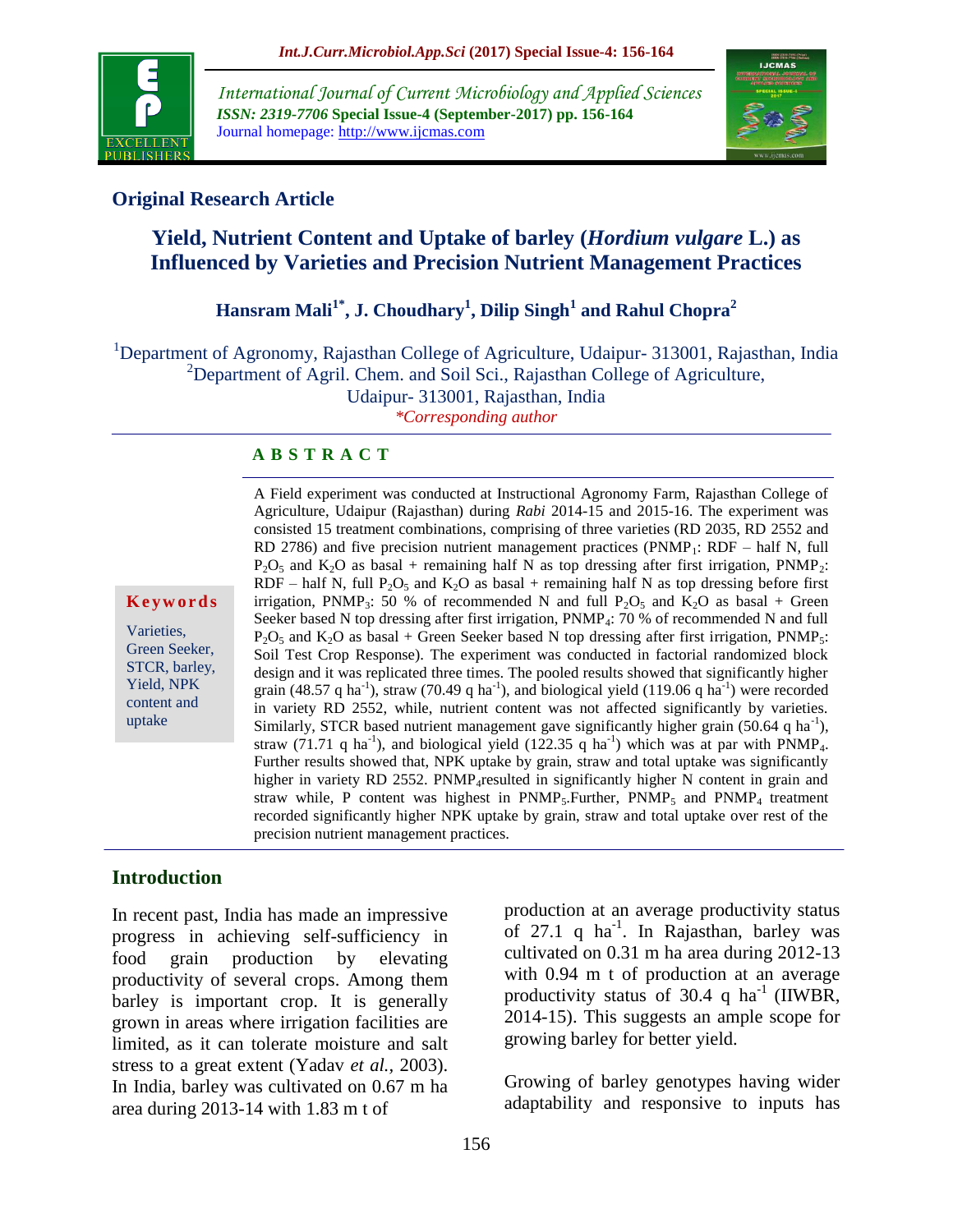opened a new avenue for exploiting higher grain yield potential (DWR, 2010). Thus identification of high yielding adaptable varieties as per crop growing situation is considered to be the first and foremost step for the development of production technology.

Adequate mineral fertilization is considered to be one of the most important pre-requisite in this respect. Amongst nutrients, nitrogen plays an important role in synthesis of chlorophyll, amino acids and other organic compounds of physiological significance in plant system (Havlin *et al.,* 2003). The timing of N application should be such that it is available close to the time of maximum crop uptake which in cereal grain extends from the start of elongation until heading with peak uptake during flag leaf extension (Bauer *et al.,* 1987). Next to nitrogen, phosphorus is of paramount importance for energy transfer in living cells by mean of high energy phosphate bonds of ATP.

Thus, it plays pivotal role in formation and translocation of carbohydrates, fatty acids, glyceroids and other essential intermediate compounds. It also affects seed plumpness, malting quality and protein content of the barley (Narolia, 2009). Likewise, potassium act as a chemical traffic policeman, root booster, stalk strengthen, food formic, sugar and starch transport, protein builder, breathing regulator, water stretcher and as a disease retarder thus improve grain quality (Brady and Well, 2003)

In Udaipur region, the most acceptable fertilizer recommendation for barley is  $60 +$  $30 + 20$  kg N, P<sub>2</sub>O<sub>5</sub> and K<sub>2</sub>O ha<sup>-1</sup>. Half of the N and full  $P_2O_5$  and  $K_2O$  as basal + remaining half N top dressed either before first irrigation in light sandy soils (Katyal *et al.,* 1987) or after first irrigation on heavy soils (Verma and Srivastava, 1995).

Such recommendation assumes that the need of barley crop for nutrients is constant over time and over large areas. But the needs of barley crop for supplemental nutrients can vary greatly among varieties used, fields, seasons and years as a result of differences in crop growing conditions, soil management, and climate. Hence, the management of nutrients for barley requires a new approach, which enables adjustments in applying N, P and K to accommodate the field specific needs of the barley crop for nutrients.

The novel approach of nitrogen management is Green Seeker which is an integrated optical sensing and application system that measures crop status and variably applies the crop's nitrogen requirements. Using STCR based equations, required quantity of fertilizer nutrients are to be applied. Thus, these fertilizer target yield equations would take care of fertilizer use efficiency, soil use efficiency, farmers' available resources which is not possible with other conventional methods. Thus, it is amply proved that the use of these IPNS recommendations will not only help in saving of fertilizers and improving the economy but also help in improvement of soil health (IISS, 2014).Keeping these facts the present study was undertaken on effect of varieties and precision nutrient management practices on yield, nutrient content and uptake by barley.

# **Materials and Methods**

The experiment was conducted during *rabi* 2014-15 and 2015-16 seasons at the Instructional Farm (Field Number  $B_1$ ), Department of Agronomy, Rajasthan College of Agriculture, MPUAT, Udaipur. The region falls under NARP agro-climatic zone IV a (Sub- Humid Southern Plains and Arawali Hills) of Rajasthan.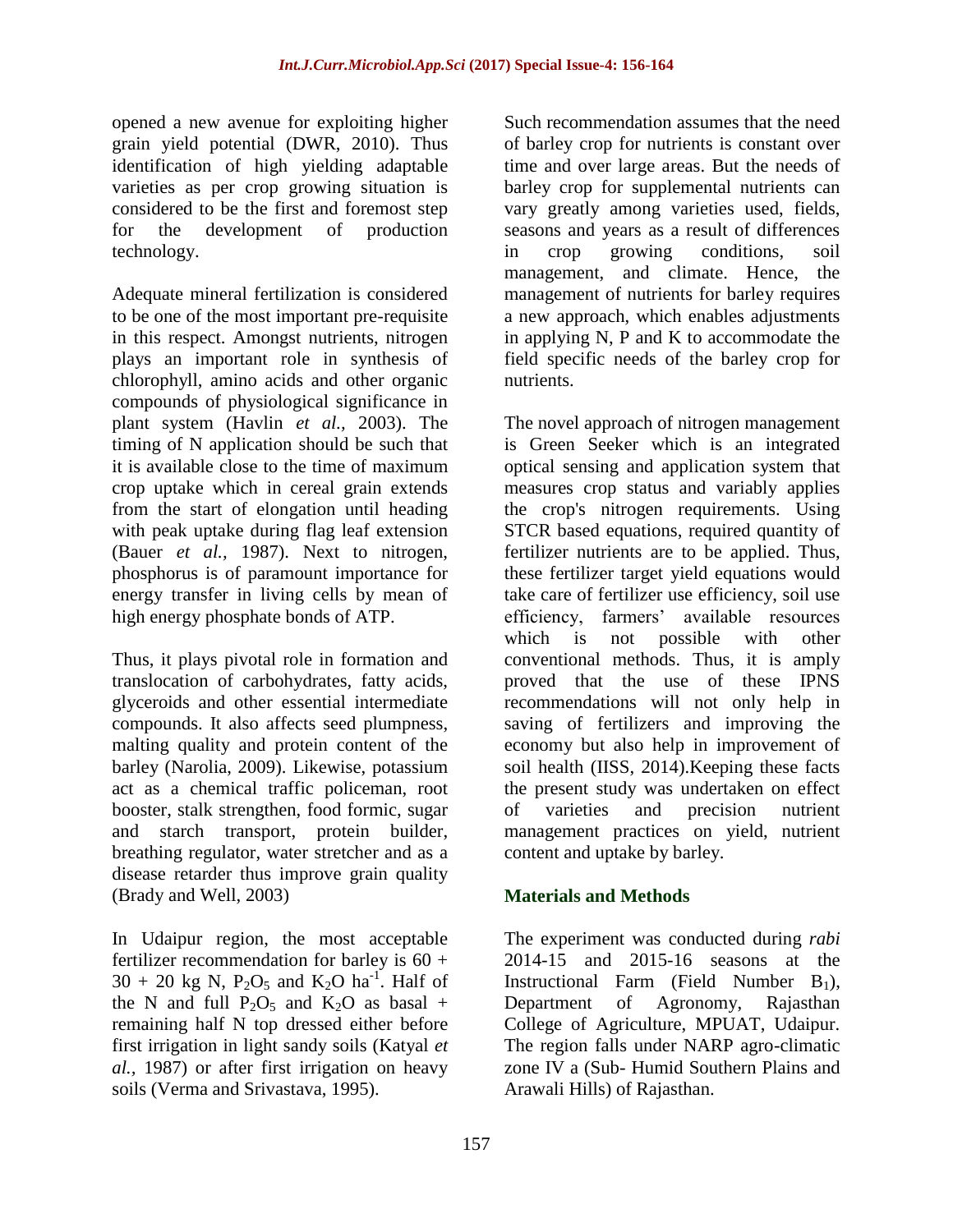An analysis of weather data reveal that maximum and minimum temperature ranged between 21.4 to 36.6 $\degree$ C and 6.4 to 18.1 $\degree$ C during *rabi*2014-15, respectively. The corresponding temperature fluctuations during second year (2015-16) of experimentation were 23.7 to 36.6°C and 4.0 to 20.0°C, respectively. Mean weekly maximum and minimum relative humidity ranged between 44.3 to 89.7 per cent and 19.0 to 52.0 per cent, respectively during 2014-15 and the corresponding values in the year 2015-16 were 39.7 to 83.6 per cent and 16.9 to 35 per cent. Total rainfall received during the crop season was 7.9 mm during 2014-15 and 0.0 mm in 2015-16, respectively. The soil of experimental site was clay loam in texture slightly alkaline in reaction, low in available nitrogen (287.60 and  $288.30 \text{ kg} \text{ ha}^{-1}$ ), medium in phosphorus  $(18.8 \text{ and } 20.5 \text{ kg ha}^{-1})$  and high in available potassium (338.7 and 346.4  $\text{kg}$  ha<sup>-1</sup>) status during, 2014-15 and 2015-16, respectively.

The experiment was laid out in a RBD (Factorial) with 15 treatment combinations which consisted of three varieties (RD 2035, RD 2552 and RD 2786) and five precision nutrient management levels ( $PNMP_1$ :  $RDF$ half N, full  $P_2O_5$  and  $K_2O$  as basal + remaining half N as top dressing after first irrigation, PNMP<sub>2</sub>: RDF – half N, full  $P_2O_5$ and  $K_2O$  as basal + remaining half N as top dressing before first irrigation,  $PNNP_3$ : 50 % of recommended N and full  $P_2O_5$  and  $K<sub>2</sub>O$  as basal + Green Seeker based N top dressing after first irrigation, PNMP4: 70 % of recommended N and full  $P_2O_5$  and  $K_2O$ as basal + Green Seeker based N top dressing after first irrigation, PNMP5: STCR (Soil Test Crop Response) were replicated three times. \* RDF= 60 kg N, 30 kg  $P_2O_5$ ,  $20 \text{ kg K}_2\text{O ha}^{-1}$ .

The barley varieties *viz.* RD 2035, RD 2552 and RD 2786 were sown on  $19<sup>th</sup>$  and  $22<sup>th</sup>$ 

November during 2014 and 2015 as per treatments. A uniform seed rate of 100 kg  $ha^{-1}$  was used at inter row spacing of 22.5 cm.

Fertilizer treatments were applied to different plots at basal as per treatment through urea, SSP and MOP. N top dressing was done as per treatment through urea. The Green Seeker readings were collected by holding the Green Seeker sensor approximately 0.7–0.9 m above the canopy and walking at a constant speed in all experimental plots. The sensor path was parallel to the seed rows or the beam of light was perpendicular to the seed row. The Green Seeker sensor uses built-in software to calculate NDVI directly. Green seeker based N (46 kg ha<sup>-1</sup> and 41 kg N ha<sup>-1</sup>) top dressed with 50 per cent and 70 per cent recommended N as basal, respectively. The fertilizer adjustment equation (STCR) for yield target of 50 q  $ha^{-1}$  in NCR of Delhi without FYM is used because the fertilizer adjustment equation for Udaipur region is not available and soil available NPK and Soil type of Udaipur are quite similar to that of NCR Delhi (IISS, 2014)

 $FN = 3.69T - 0.64SN$ ,  $FP_2O_5 = 2.93T - 5.24SP$ ,  $FK<sub>2</sub>O = 2.22T - 0.31SK$ 

Where,

 $FN$  Fertilizer N requirement (kg ha<sup>-1</sup>)

 $SN =$  Soil available N (kg ha<sup>-1</sup>)

 $FP<sub>2</sub>O<sub>5</sub>$  = Fertilizer  $P<sub>2</sub>O<sub>5</sub>$  requirement (kg ha-1 )

 $SP =$  Soil available P (kg ha<sup>-1</sup>)

 $FK<sub>2</sub>O = Fertilizer K<sub>2</sub>O requirement (kg ha<sup>-1</sup>)$ 

 $SK = Soil$  available K (kg ha<sup>-1</sup>)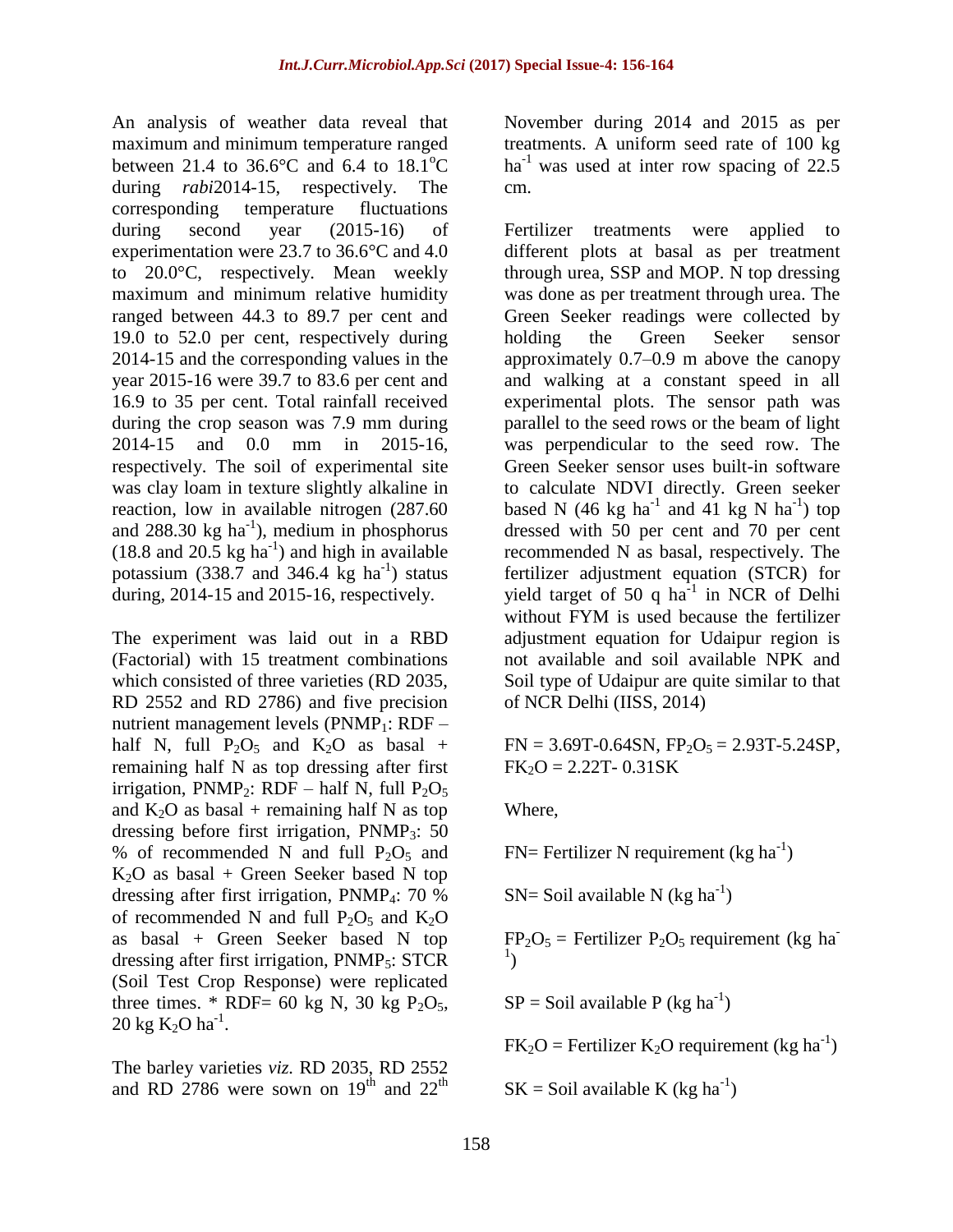T= yield target  $(q \text{ ha}^{-1})$ 

On the basis of these equation, ready reckoners on soil test based fertilizer requirement was  $(10:95:10 \text{ kg N}, P_2O_5 \text{ and }$  $K_2O$  ha<sup>-1</sup>) for yield target of 50 q ha<sup>-1</sup> (IISS, 2014).

The other agronomic practices were carried out as per the package of practices of barley for this zone. The crop was harvested on  $24<sup>th</sup>$ March  $2015$  and  $19<sup>th</sup>$  March  $2016$ , respectively. The observation for yield were taken from the biological yield of each plot and threshed individually, grain yield was recorded from each plot  $(kg \text{ plot}^{-1})$  and converted into q ha<sup>-1</sup>. The nutrient content in grain and straw were estimated after harvest and further nutrient uptake were calculated from the data on nutrient content and yield.

### **Results and Discussion**

### **Effect of varieties**

# **Yield**

The grain yield of barley is the sum total of different yield contributing factors controlled both genetically and agronomical manipulation. Since barley yield formation is a complex process and interaction governed by complimentary interaction between source (photosynthesis and availability of assimilates) and sink component (storage organs). In the present study, the pooled data revealed that (Table 1) variety RD 2552 recorded significantly higher grain (48.57 q ha<sup>-1</sup>), straw (70.49 q ha<sup>-1</sup>) and biological  $(119.06 \text{ q} \text{ ha}^{-1})$  yield over RD 2035 and RD 2786. It may be attributed to its higher biomass accumulation due to higher number of tillers and its proper partitioning as evident from equally higher yield attributes. Chakravarty and Kushwah (2007) also reported highest

grain yield of variety RD 2552 among three varieties *i.e*. RD 2552, K 560 and DL 88. Variety RD 2035 recorded lowest grain yield due to lower biomass accumulation as a result of least number of tillers, DMA and yield component *viz.*, effective tillers, grain ear<sup>-1</sup>, grain weight ear and test weight. Similar results were reported by Singh *et al.,* 2013 & Ram and Dhaliwal, 2012.

# **Nutrient content and uptake**

The results (Table 1) revealed that NPK content of grain and PK content of straw were not varied significantly between varieties of barley. While, N content in straw of variety RD 2552 was significantly higher over RD 2035 and RD 2786. These results were in close conformity with Ram and Dhaliwal, 2012.

The improvement in N status of straw under this genotype might be due to their genetic makeup. It is generally believed that plant extracted nutrients are used for maintaining their critical concentration that can be used for plant growth or development structures. Thus greater availability of nitrogen with variety RD 2552 seems to have critical concentration of cellular level and fulfilled their requirement for profuse plant growth. The results are in accordance with the finding of Sirohi (2001).

The pooled nutrient (N, P and K) uptake by grain (77.03, 20.0 and 30.15 kg ha<sup>-1</sup>), straw  $(18.48, 10.26, and 92.71 kg ha<sup>-1</sup>)$  and total uptake  $(95.48, 30.26 \text{ and } 122.85 \text{ kg} \text{ ha}^{-1}),$ respectively were recorded by variety RD 2552 which was significantly higher over variety RD 2035 and RD 2786 (Table 2). As the uptake is a product of the yield and nutrient content, considerable increase in either of components may increase the uptake. Thus improvement in grain, straw yield in both varieties RD 2552 and RD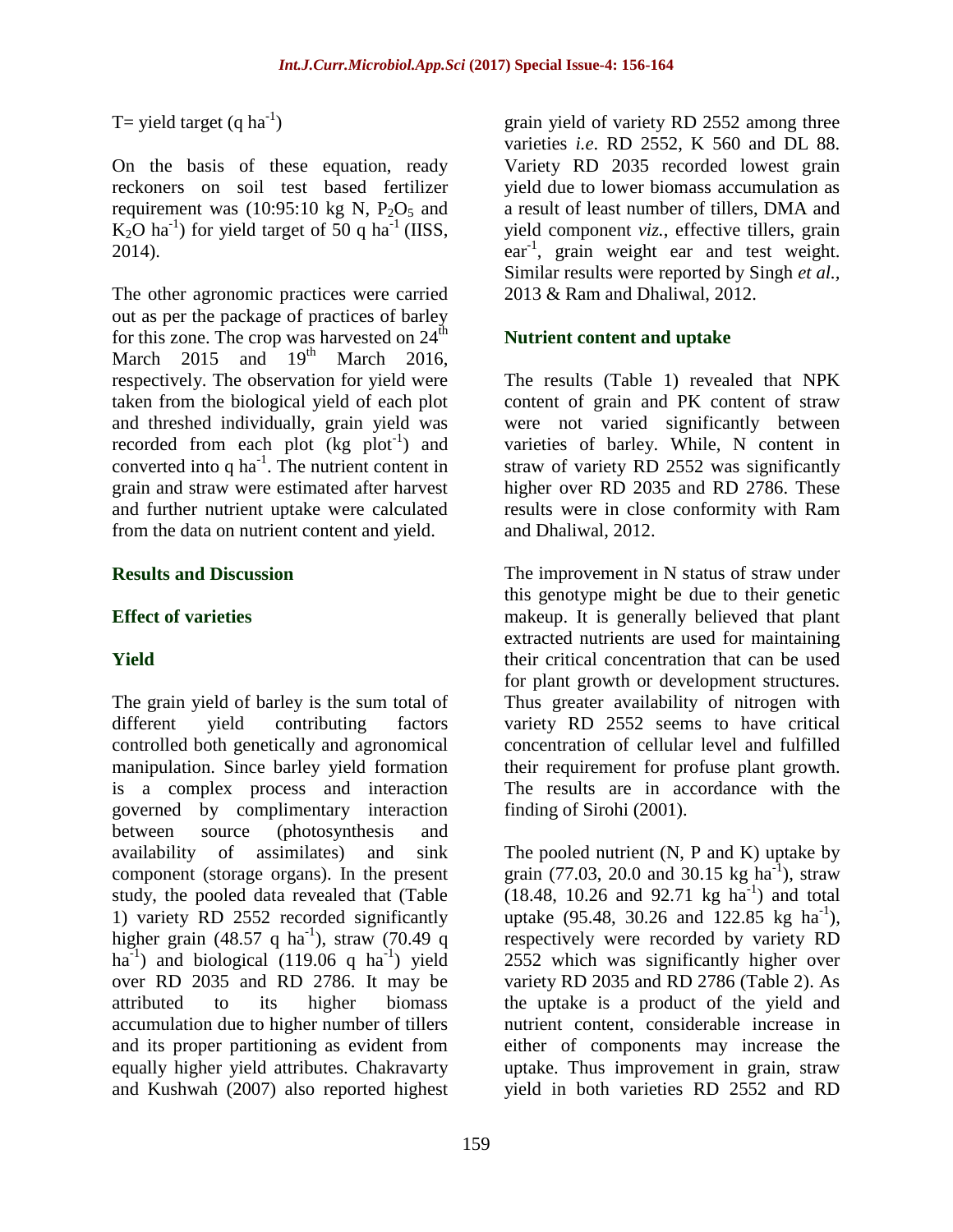2786 led to higher nutrient uptake by crop. The results are in close agreement with finding of Singh *et al.,* 2013 and Verma and Sarkar, 2010.

#### **Effect of precision nutrient management practices**

### **Yield**

The pooled results of experiment (Table 1) revealed that STCR based nutrient management ( $P NMP<sub>5</sub>$ ) significantly improve the grain (50.64 q ha<sup>-1</sup>), straw (71.71 q ha<sup>-1</sup>) and biological  $(122.35 \text{ q ha}^{-1})$  yield which was statistically at par with  $PNNP<sub>4</sub>:70 %$  of recommended N and full  $P_2O_5$  and  $K_2O$  as

basal + Green Seeker based N top dressing after first irrigation but significantly higher over PNMP<sub>2</sub>: RDF- half N, full  $P_2O_5$  and  $K_2O$  as basal + remaining half N before first irrigation, PNMP<sub>1</sub>: RDF- half N, full  $P_2O_5$ and  $K_2O$  as basal + remaining half N after first irrigation and  $P NMP_3$ : 50 % of recommended N and full  $P_2O_5$  and  $K_2O$  as basal + Green Seeker based N top dressing after first irrigation

Results clearly indicate that nutrient management through STCR increased the yield significantly because based on the soil test and target yield of this zone required quantity of N (10 kg ha<sup>-1</sup>), P<sub>2</sub>O<sub>5</sub> (95 kg ha<sup>-1</sup>) and  $K_2O$  (10 kg ha<sup>-1</sup>) were applied.

| <b>Table.1</b> Effect of varieties and precision nutrient management practices on yields and NPK |
|--------------------------------------------------------------------------------------------------|
| content of barley (Pooled)                                                                       |

| <b>Treatments</b>          | Yield $(q \, ha^{-1})$<br>NPK content $(\% )$ |              |                   |       |              |           |              |           |              |
|----------------------------|-----------------------------------------------|--------------|-------------------|-------|--------------|-----------|--------------|-----------|--------------|
|                            |                                               |              |                   | N     |              | P         |              | K         |              |
|                            | Grain                                         | <b>Straw</b> | <b>Biological</b> | Grain | <b>Straw</b> | Grain     | <b>Straw</b> | Grain     | <b>Straw</b> |
| <b>Varieties</b>           |                                               |              |                   |       |              |           |              |           |              |
| RD 2035                    | 43.90                                         | 64.49        | 108.39            | 1.565 | 0.257        | 0.4005    | 0.1423       | 0.614     | 1.304        |
| RD 2552                    | 48.57                                         | 70.49        | 119.06            | 1.584 | 0.262        | 0.4106    | 0.1453       | 0.621     | 1.316        |
| RD 2786                    | 46.33                                         | 67.22        | 113.55            | 1.579 | 0.259        | 0.4048    | 0.1440       | 0.615     | 1.313        |
| $SEm+$                     | 0.47                                          | 0.79         | 0.98              | 0.006 | 0.001        | 0.0029    | 0.0009       | 0.002     | 0.004        |
| $CD (P=0.05)$              | 1.33                                          | 2.23         | 2.77              | NS    | 0.002        | <b>NS</b> | <b>NS</b>    | <b>NS</b> | <b>NS</b>    |
| <b>Nutrient Management</b> |                                               |              |                   |       |              |           |              |           |              |
| $PNMP_1$                   | 43.58                                         | 64.25        | 107.83            | 1.547 | 0.257        | 0.3943    | 0.1416       | 0.612     | 1.313        |
| P NMP <sub>2</sub>         | 41.06                                         | 62.84        | 103.90            | 1.519 | 0.256        | 0.3882    | 0.1383       | 0.617     | 1.314        |
| P NMP <sub>3</sub>         | 45.76                                         | 67.06        | 112.82            | 1.576 | 0.260        | 0.4069    | 0.1438       | 0.622     | 1.321        |
| PNMP <sub>4</sub>          | 50.29                                         | 71.15        | 121.44            | 1.631 | 0.262        | 0.4173    | 0.1466       | 0.626     | 1.330        |
| $P NMP_5$                  | 50.64                                         | 71.71        | 122.35            | 1.609 | 0.263        | 0.4197    | 0.1491       | 0.607     | 1.277        |
| $SEm+$                     | 0.61                                          | 1.02         | 1.26              | 0.007 | 0.001        | 0.0037    | 0.0011       | 0.003     | 0.006        |
| $CD (P=0.05)$              | 1.72                                          | 2.88         | 3.57              | 0.020 | 0.003        | 0.0106    | 0.0031       | NS        | <b>NS</b>    |

PNMP<sub>1</sub>: RDF – half N, full P<sub>2</sub>O<sub>5</sub> and K<sub>2</sub>O as basal. Remaining half N as top dressing after first irrigation.

PNMP<sub>2</sub>: RDF – half N, full P<sub>2</sub>O<sub>5</sub> and K<sub>2</sub>O as basal. Remaining half N as top dressing before first irrigation.

PNMP<sub>3</sub>: 50 % of recommended N and full P<sub>2</sub>O<sub>5</sub> and K<sub>2</sub>O as basal + Green Seeker based N top dressing after first irrigation.

PNMP<sub>4</sub>: 70 % of recommended N and full P<sub>2</sub>O<sub>5</sub> and K<sub>2</sub>O as basal + Green Seeker based N top dressing after first irrigation.

PNMP5: STCR (Soil Test Crop Response).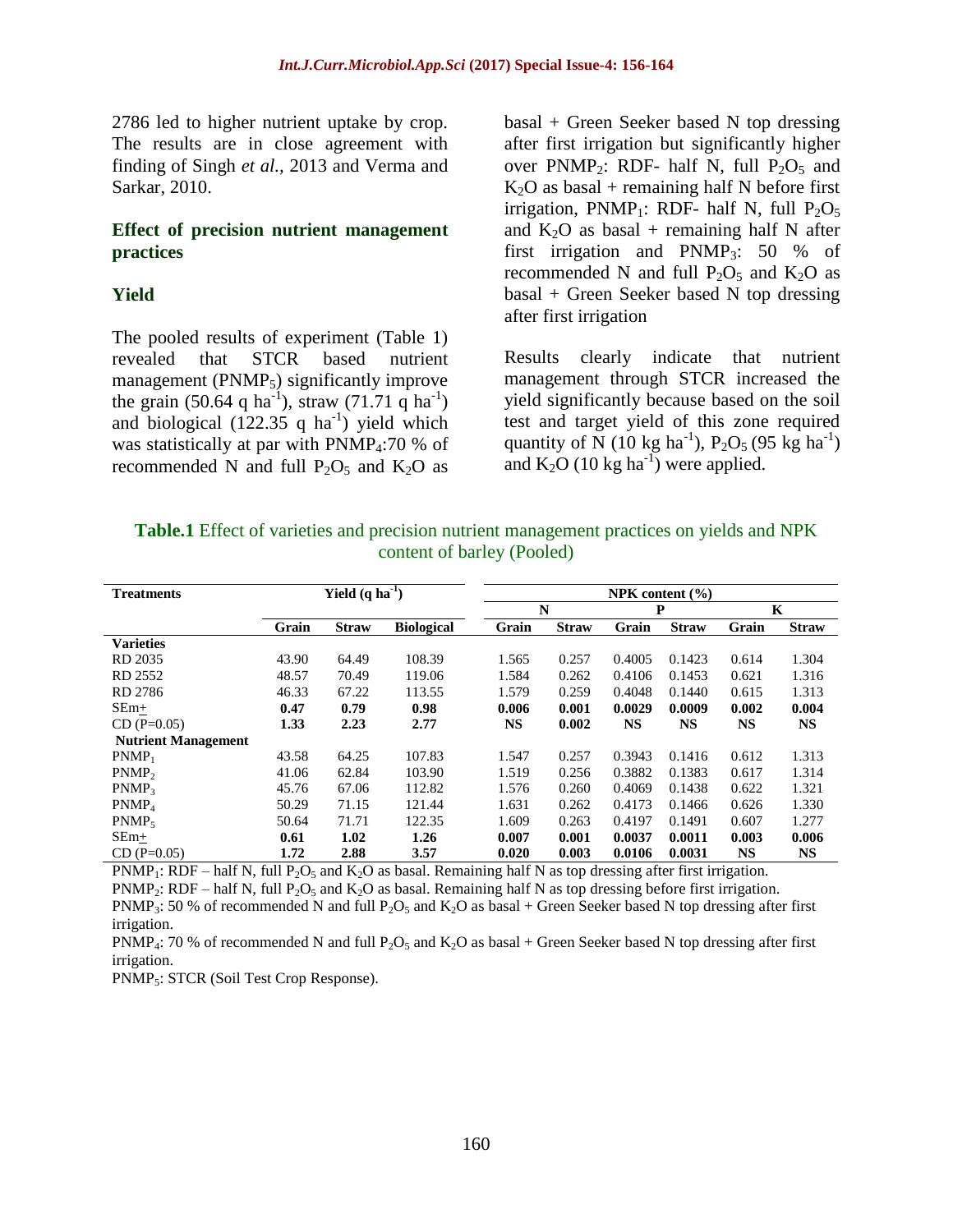| <b>Treatments</b>  | NPK uptake $(kg ha-1)$ |              |              |          |              |              |          |              |              |
|--------------------|------------------------|--------------|--------------|----------|--------------|--------------|----------|--------------|--------------|
|                    | N uptake               |              |              | P uptake |              |              | K uptake |              |              |
|                    | Grain                  | <b>Straw</b> | <b>Total</b> | Grain    | <b>Straw</b> | <b>Total</b> | Grain    | <b>Straw</b> | <b>Total</b> |
| <b>Varieties</b>   |                        |              |              |          |              |              |          |              |              |
| RD 2035            | 68.98                  | 16.58        | 85.56        | 17.65    | 9.19         | 26.84        | 26.99    | 84.10        | 111.09       |
| RD 2552            | 77.00                  | 18.48        | 95.48        | 20.00    | 10.26        | 30.26        | 30.15    | 92.71        | 122.85       |
| RD 2786            | 73.29                  | 17.42        | 90.71        | 18.77    | 9.70         | 28.47        | 28.52    | 88.29        | 116.81       |
| $SEm+$             | 0.75                   | 0.21         | 0.82         | 0.25     | 0.13         | 0.29         | 0.32     | 1.12         | 1.23         |
| $CD(P=0.05)$       | 2.14                   | 0.58         | 2.32         | 0.71     | 0.38         | 0.83         | 0.91     | 3.17         | 3.50         |
| <b>Nutrient</b>    |                        |              |              |          |              |              |          |              |              |
| <b>Management</b>  |                        |              |              |          |              |              |          |              |              |
| $P NMP_1$          | 67.39                  | 16.51        | 83.89        | 17.18    | 9.10         | 26.28        | 26.70    | 84.33        | 111.03       |
| P NMP <sub>2</sub> | 62.47                  | 16.06        | 78.53        | 15.94    | 8.69         | 24.63        | 25.34    | 82.59        | 107.93       |
| PNMP <sub>3</sub>  | 72.12                  | 17.42        | 89.54        | 18.65    | 9.65         | 28.31        | 28.50    | 88.67        | 117.16       |
| PNMP <sub>4</sub>  | 82.04                  | 18.64        | 100.68       | 20.99    | 10.44        | 31.43        | 31.49    | 94.66        | 126.15       |
| $PNMP_5$           | 81.44                  | 18.84        | 100.29       | 21.27    | 10.70        | 31.97        | 30.73    | 91.58        | 122.31       |
| $SEm+$             | 0.97                   | 0.27         | 1.06         | 0.32     | 0.17         | 0.38         | 0.41     | 1.44         | 1.59         |
| $CD(P=0.05)$       | 2.76                   | 0.75         | <b>3.00</b>  | 0.91     | 0.49         | 1.07         | 1.17     | 4.09         | 4.52         |

**Table.2** Effect of varieties and precision nutrient management practices on NPK uptake by barley at harvest (Pooled)

PNMP<sub>1</sub>: RDF – half N, full P<sub>2</sub>O<sub>5</sub> and K<sub>2</sub>O as basal. Remaining half N as top dressing after first irrigation.

PNMP<sub>2</sub>: RDF – half N, full P<sub>2</sub>O<sub>5</sub> and K<sub>2</sub>O as basal. Remaining half N as top dressing before first irrigation.

PNMP<sub>3</sub>: 50 % of recommended N and full P<sub>2</sub>O<sub>5</sub> and K<sub>2</sub>O as basal + Green Seeker based N top dressing after first irrigation.

PNMP<sub>4</sub>: 70 % of recommended N and full P<sub>2</sub>O<sub>5</sub> and K<sub>2</sub>O as basal + Green Seeker based N top dressing after first irrigation.

PNMP<sub>5</sub>: STCR (Soil Test Crop Response).

The higher quantity of phosphorus applied through STCR as compared to conventional application, which increased the root biomass, effective tillers and grains  $ear^{-1}$  and test weight due to adequate supply of phosphorus to the crop which ultimately results in increased grain, straw and biological yield. Mohanty *et al.,* (2015) also reported increased yield with nutrient management through STCR in wheat. Similar results were obtained by Mishra *et al.,* (2015) in chickpea.

The significant increase in grain, straw and biological yield due to application of 70% of recommended N and full  $P_2O_5$  and  $K_2O$  as basal + Green Seeker based N top dressing appears to be due to proper quantity of N top dressing as per crop need and at proper time had direct positive effect on dry matter production at successive stages and increased photosynthetic efficiency and

nutrient uptake. While indirect influences seem to be due to increase in yield attributes. Puniya, *et al.,* (2015) and Mattas *et al.,* (2011) have also documented significant positive influence of nitrogen application on yield attributes and yield of cereals.

### **Nutrient content and uptake**

The pooled results on nutrient content (Table 1) clearly indicated that application of 70 % of recommended N and full  $P_2O_5$ and  $K_2O$  as basal + Green Seeker based N top dressing  $(PNMP_4)$  and STCR based nutrient management ( $PNMP_5$ ) were at par with each other but recorded the significant increase nutrient content in grain (1.631 and 1.609 % N), (0.4173 and 0.4197 % P) and straw (0.262 and 0.263 % N), (0.1466 and 0.1491 % P), respectively. While, K content in grain and straw was not affected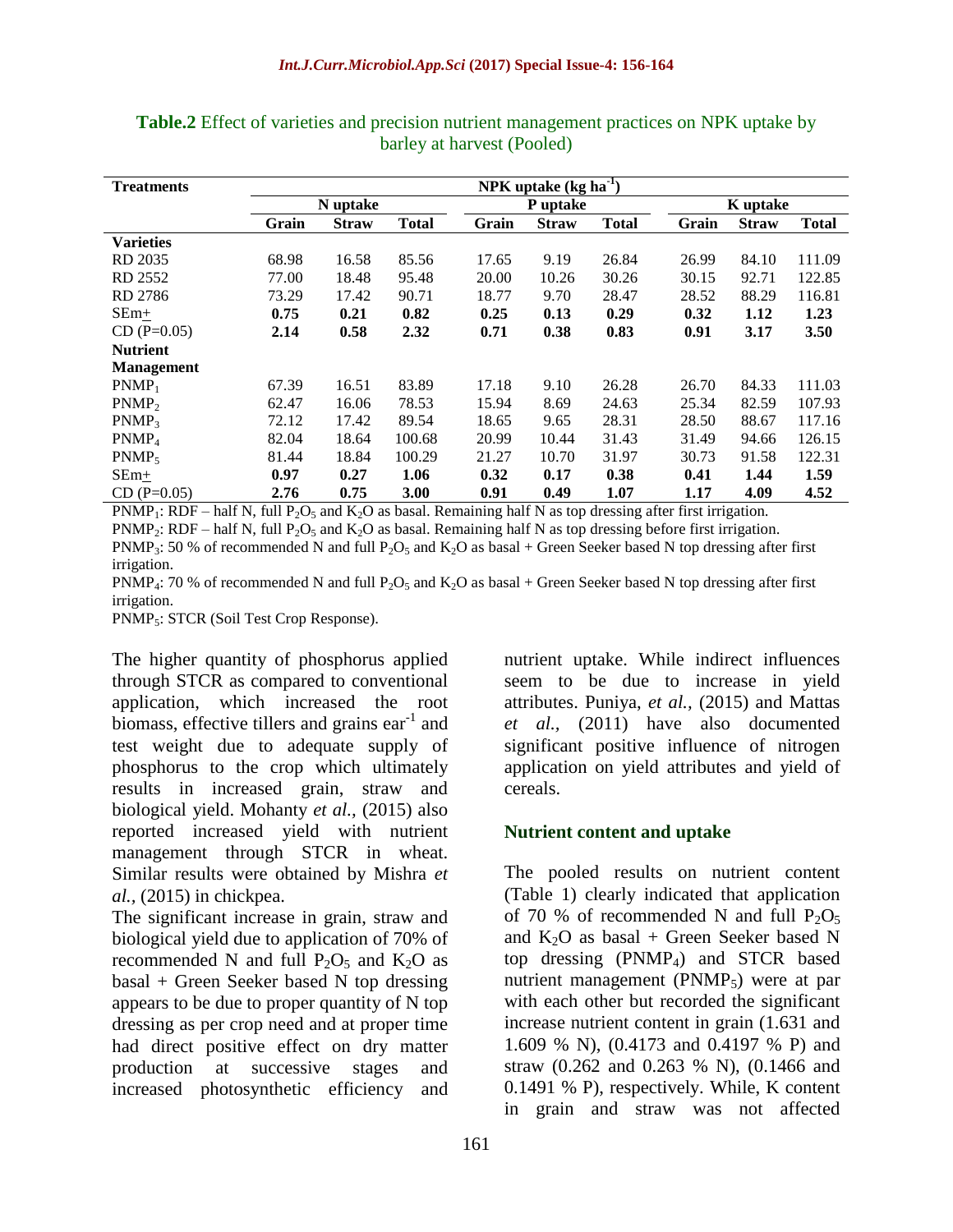significantly by precision nutrient management practices. At harvest significant increase in nutrient status of grain, straw and total were appears to be on account of their higher concentration in vegetative parts which might have efficiently translocated to reproductive parts. The other probable reason seems to be higher functional activity of roots for longer duration under N and P fertilization might have maintained nutrient status at critical level in vegetative parts as well as their adequate supply to the developing reproductive structures. Similar results were seems by Khan *et al.,* (2008) and Singh *et al.,* (2013).

The pooled results on nutrient uptake (Table 2) clearly indicated that application of 70% of recommended N and full  $P_2O_5$  and  $K_2O$ as basal + Green Seeker based N top dressing  $(PNMP_4)$  and STCR based nutrient management ( $PNMP_5$ ) were at par with each other but both were recorded the significant increase in N uptake by grain (82.04 and 81.44 kg ha<sup>-1</sup>), straw (18.64 and 18.84 kg ha<sup>-1</sup>) <sup>1</sup>) and total uptake (100.68 and 100.29 kg ha<sup>1</sup>), P uptake by grain (20.99 and 21.27 kg ha<sup>1</sup>) <sup>1</sup>), straw (10.44 and 10.70 kg ha<sup>-1</sup>) and total uptake  $(31.43 \text{ and } 31.97 \text{ kg } \text{ha}^{-1})$  and K uptake by grain  $(31.49 \text{ and } 30.73 \text{ kg ha}^{-1})$ , straw  $(94.66$  and  $91.58$  kg ha<sup>-1</sup>) and total uptake  $(126.15 \text{ and } 122.31 \text{ kg} \text{ ha}^{-1}),$ respectively.

The nutrient uptake by the crop is largely dependent on biological yield (Total biomass), nutrient and concentration of nutrient in plant at cellular level. The improvement its uptake of nutrients balanced under the timely availability of nutrients for crop uptake could be ascribed to increase is the aforesaid factors contributing to the uptake of nutrients by the crop. The uptake of nutrients usually follows the yield pattern the amount of nutrient

taken up per unit amount of biomass production determine the yields, since the essential nutrients are involved in the metabolism of the plants. These findings are in close conformity with those of Imran *et al.,* (2005) and Zebarth *et al.,* (2009).

From results of experiment it may be conclude that growing of high yielding variety RD 2552 resulted in highest yield and nutrient uptake while, precision nutrient management through STCR ( $PNNP_5$ ) or 70 per cent of recommended N and full  $P_2O_5$ and  $K_2O$  as basal + Green Seeker based N top dressing  $(PNMP_4)$  gave the highest yield, nutrient content and uptake by the barley crop.

# **References**

- Bauer, A., Frank, A.B. and Black, A.L. 1987. Aerial parts of hard red spring wheat-I. Dry matter distribution by plant development stage. Agronomy Journal79:845-852.
- Brady, N.C., and Well, R.R. 2003. The nature and properties of soil  $(13<sup>th</sup>$ Edition). Published Pearson Education (Singapore) Pvt. Ltd. New Delhi, India.
- Chakrawarty, V.K., and Kushwaha, K.P. 2007. Performance of barley (*Hordeumvulgare*) varieties under sowing dates and nitrogenlevels in Bundelkhand. Progressive Research2: 163-64.
- DWR, 2010. Nitrogen scheduling for higher grain and fodder yield in dual purpose barley in north western plains zone and north eastern plains zone. Progress Report, All India Coordinated Wheat Improvement Project, Directorate of Wheat Research, Karnal, Haryana, 4: pp-4.29 and 4.31.
- Havlin, J.L., Beaton, J.D., Tisdale, S.L. and Nelson, W.L. 2003. Soil fertility and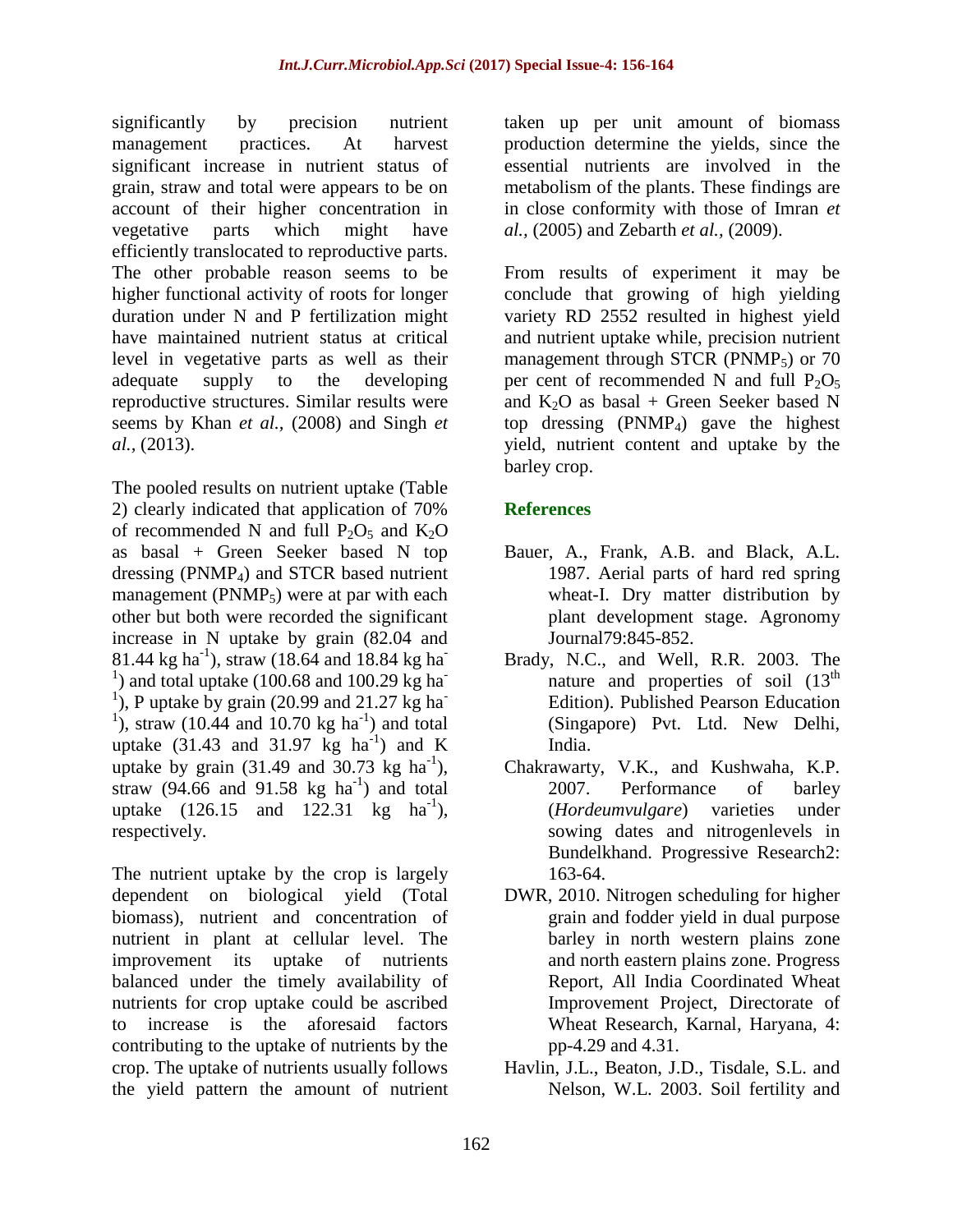$f$ ertilizer.  $4<sup>th</sup>$ Edition. Pearson Education Pvt. Ltd. Indian Branch, 482 FIE.

- IISS, 2014. Four decades of STCR researchcrop wise recommendation. All India Coordinated Research Project on Soil Test Crop Response Correlation, Indian Institute of Soil Science, Bhopal, Madhya Pradesh pp-119-121. [http://www.iiss.nic.in/downloads/stcr](http://www.iiss.nic.in/downloads/stcr%20Crop%20wise%20Recommendations.pdf) [%20Crop%20wise%20Recommendati](http://www.iiss.nic.in/downloads/stcr%20Crop%20wise%20Recommendations.pdf) [ons.pdf.](http://www.iiss.nic.in/downloads/stcr%20Crop%20wise%20Recommendations.pdf) Retieved on 05/11/2014.
- IIWBR, 2014-15. Progress Report, All India Coordinated Wheat Improvement Project. Indian Institute of Wheat and Barley Research, Karnal, Haryana6: pp-1.1.
- Imran, M., Somroo, Z.A., Qamar, M. and Gurmani, Z.A. 2005. Effectof nitrogen and phosphorus on yield and yield contributing characteristics of wheat. Sarhad Journal Agriculture21: 651- 653.
- Katyal, J.C., Bijay Singh, Vlek, P.L.G. and Buresh, R.J. 1987. Efficient nitrogen use affected by urea application and irrigation sequence. Soil Science Society of America Journal 51: 366- 370.
- Khan, I.A., Hassan, G., Daur, I. and Abdullah. 2008. Competition of wild oat with different wheat cultivars. Sarhad Journal of Agriculture24: 113- 116.
- Mattas, K.K., Uppal, R.S. and Singh, R.P. 2011. Nitrogen management and varietal effects on the quality of durum wheat. Research Journal of Agricultural Sciences2: 279-283.
- Mishra, S.A., Singh, Y.V. and Day, P. 2015. Quantative estimation of fertilizer requirement for chickpea in the alluvial soil of the Indo-Gangetic plains. The Bioscan10 (1): 435-438.
- Mohanty, S.K., Singh, A.K., Jat, S.L., Parihar, C.M., Pooniya, V., Sharma,

S., Sandhya, Choudhary, V. and Singh, B., 2015. Precision nitrogen management practices influences growth and yield of wheat (*Triticumaestivum*) under conservation agriculture. Indian Journal of Agronomy60 (4): 617-621.

- Narolia, G.P., 2009. Response of malt barley (*Hordeumvulgare* L.) to levels and scheduling of nitrogen application under varying growing environments. Ph.D. Thesis*,* Department of Agronomy, SKRAU, Bikaner.
- Puniya, M.M., Yadav, S.S. and Shivran, A.C. 2015. Productivity, profitability and nitrogen-use efficiency of barley (*Hordeumvulgare*) as influenced by weed management and nitrogen fertilization under hot semi-arid ecologies of Rajasthan. Indian Journal of Agronomy60 (4): 564-569.
- Ram, H., and Dhaliwal, S.S. 2012. Effect of varieties and integrated nutrient management techniques on growth, productivity, quality and economics of barley (*Hordeumvulgare* L.). International Journal of Agricultural Sciences8 (1): 91-97.
- Singh, D., Singh, D.R., Nepalia, V. and Amina Kumari, 2013. Agro-economic performance of dual purpose barley (*Hordeumvulgare* L.) varieties under varying seed rate and fertility levels. Annals of Agriculture Research34 (3): 325-229.
- Sirohi, A., 2001. Effect of sowing dates and fertility levels on productivity of different varieties of barley (*Hordeumvulgare*L*.*). M.Sc. (Ag.) Thesis, Department of Agronomy, MPUAT, Udaipur.
- Verma, R.P.S., and Sarkar, B. 2010. Diversity formalting quality in barley (*Hordeumvulgare* L.) varieties released in India. Indian Journal of Agricultural Sciences80: 493-500.